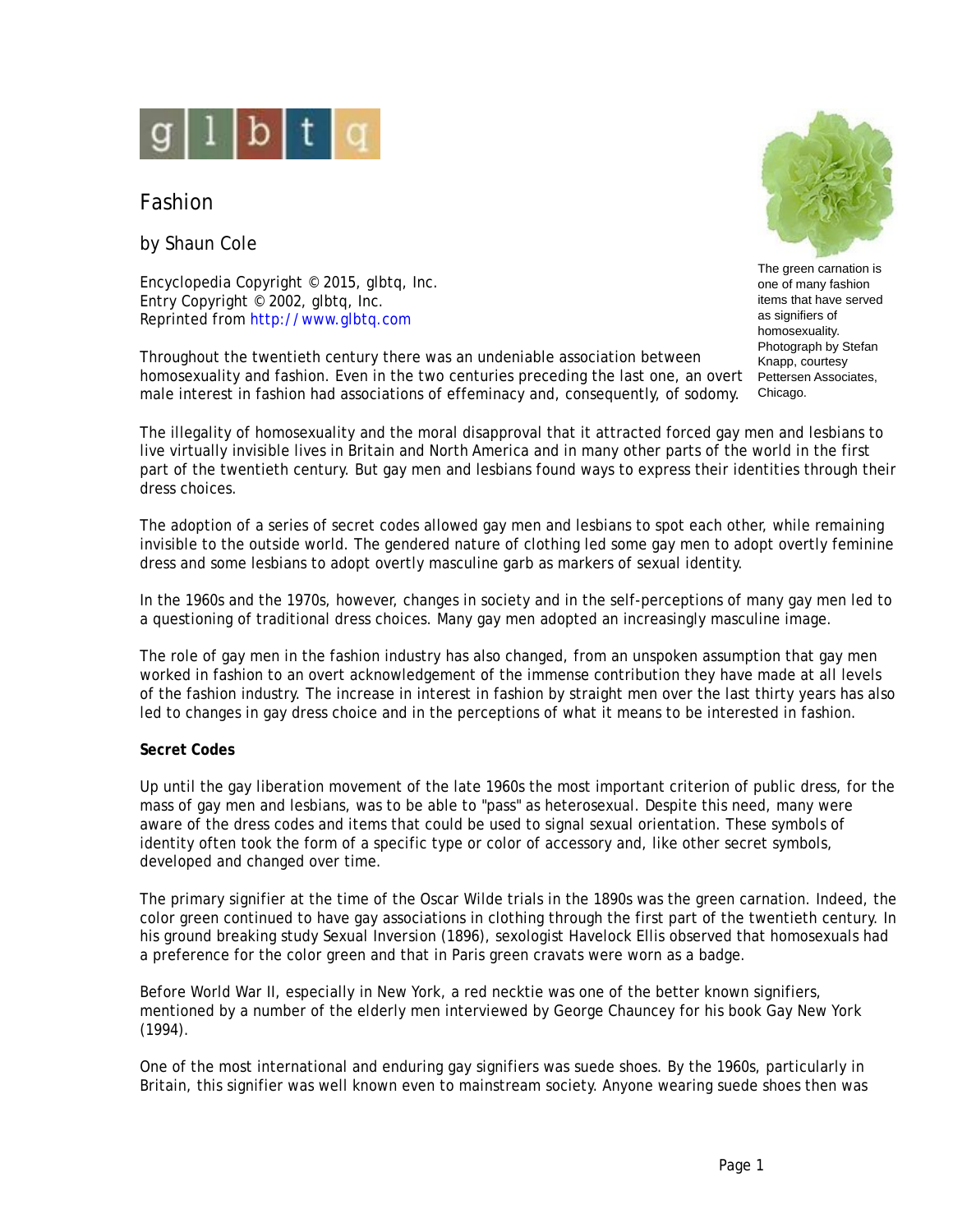viewed with suspicion.

## **Overt Effeminacy**

For some gay men, dress choice became a means of openly declaring sexual identity. Rather than choosing clothes that enabled them to pass as heterosexual, these men often wore clothes that made their sexual identity overt. Living in a society where the prevalent belief was that gay men were female souls trapped inside male bodies (and lesbians male souls trapped inside female bodies), some gay men made the obvious and daring choice of wearing items of dress designed for women.

Overtly gay men sometimes adopted the most obvious signifiers of female mannerisms and dress: plucked eyebrows, rouge, eye make-up, peroxide blond hair, high heeled shoes, women's blouses. Both contemporary novels and newspaper reports make much of the effeminate appearance of gay men.

Adopting such an appearance was dangerous, for it was risky to be overtly homosexual. In his autobiography *The Naked Civil Servant* (1968), Quentin Crisp recalls being stopped a number of times by police because of his effeminate appearance.

However, for many the risks were worthwhile. Dressing as a "flaming queen" was a means of entering into the subculture of gay society. Also, by adopting female characteristics and by adhering to strict gendered rules of sexual behavior, queens could attract allegedly "normal," straight sexual partners.

The adoption of effeminate dress codes began to wane with the rise of gay liberation, but it continues to play a role in gay life. The debate among gay men about overt effeminacy may be summed in the following questions: do effeminate gay men re-enforce the stereotypes that gay activism has attempted to dismantle for forty years? Or do effeminate gay men make a political statement that celebrates the diversity of gay cultures and lifestyles?

### **Lesbian "Butch" and "Femme"**

Many lesbians also adopted the clothing of the opposite gender. In the late nineteenth and early twentieth centuries, the adoption of male dress was a means for many women, including many lesbians, to protest the status of women and the roles assigned to women in patriarchal societies.

Until the 1970s, the public image of lesbians was very much centered on masculinity. Elizabeth Wilson observes that "for a lesbian, a hint or more than a hint of masculinity in dress might be less of a challenge to society than a way of simultaneously signalling and defusing the threat of one's identity." As a means of asserting difference and signalling to other lesbians, many women-loving women adopted certain "masculine" markers, such as a collar and tie or trousers.

Not all lesbian women felt drawn to the adoption of male clothing, preferring instead more conventional female attire. Many accounts of lesbian bar life note the prevalence of "butch" and "femme" identities and behavior, where butch lesbians were expected to form relationships only with femme lesbians, and lesbians were expected to identify with one role or the other.

The advent of both the women's and gay rights movements led to a questioning of the stereotyped dress choices that had previously been available to lesbians. Trousers had increasingly become acceptable for women and by the 1960s conventions of women's (and men's) dress had changed considerably. "Androgyny" became a key word in fashion and this manifested itself in various ways. Initially, the move was towards a feminine look for men, but the radical lesbian and gay community rejected this in favor of a more masculine look for both men and women.

The rise of radical feminism entailed a rejection of fashion-forced femininity. A new stereotype was born--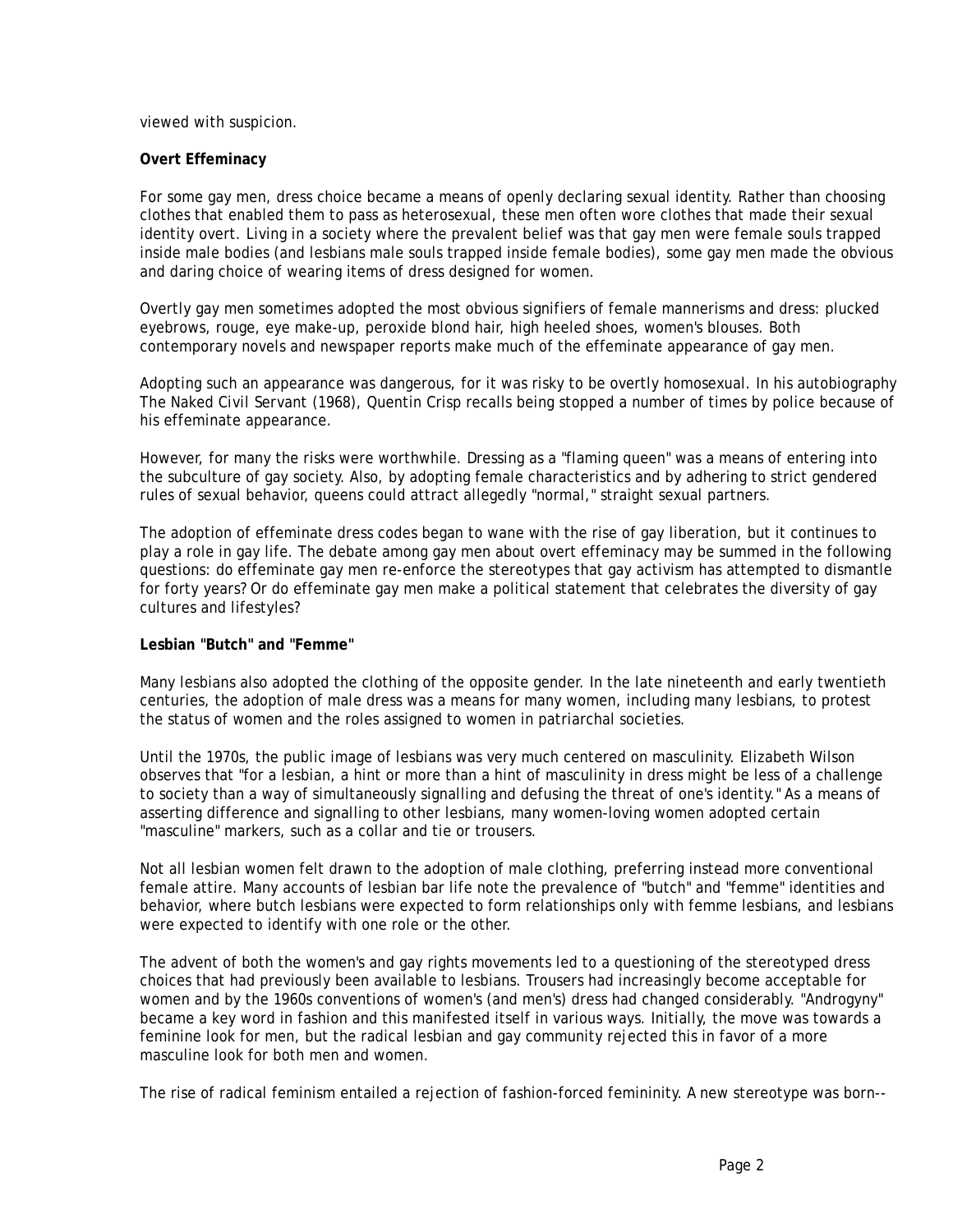that of the dungaree wearing, crew-cut lesbian feminist.

The 1980s and 1990s saw a new diversification in lesbian dress. The breakdown of the old butch and femme divides, the changes instigated in women's dress by feminism and punk, and the increasing visibility of lesbians in public life opened up the debate about what lesbians could and should wear: Were lipstick lesbians hiding behind a mask of heterosexuality? Were "S&M dykes" pandering to notions of patriarchal dominance? How could Black women express both their sexuality and their cultural background?

## **The Menswear Revolution**

During the "menswear revolution" of the 1960s the association of fashion and homosexuality began to diminish. With the rise in subcultural fashions and the dissemination of Carnaby Street fashions around the world, it was suddenly acceptable for young men to be interested in fashion, to spend time and money on clothes and appearance.

But it should not be forgotten that the Carnaby Street fashions developed from a gay style. They were initially sold to a gay, "theatrical and artistic" clientele by a former physique photographer named Vince from a shop near Carnaby Street. John Stephen, who was later to be known as the "King of Carnaby Street," had worked at Vince's shop and produced the clothes faster, cheaper, and for a younger market.

In America, too, a close fitting "European style" was worn primarily by gay men, sold from "boutiques" in Greenwich Village and West Hollywood.

## **The Move to Masculinity**

By the late 1960s gay men throughout the western world had begun to question their position as secondclass citizens and their stereotype as effeminate "queens." Along with the demands for equality and recognition, gay men began to address their appearance. There had always been gay men who dressed in a conventionally masculine style, but in the early 1970s gay men in New York and San Francisco looked to the epitomes of American masculinity--the cowboy, the lumberjack, the construction worker--for inspiration for a new dress style.

The clones, as they were known, adopted the most masculine dress signifiers they could find-- workboots, tight Levis, plaid shirts, short hair cuts, and moustaches. Their clothes were chosen to reveal and celebrate the contours of the male body.

"Clone" was an appropriate term as more and more gay men adopted the new masculine look and moved to large cities, where it was possible to live an openly gay lifestyle, often centered around bars, gyms, clothes, drugs, and sex (described eloquently in novels of the period such as *Dancer from the Dance* [1978] by Andrew Holleran and *Faggots* [1978] by Larry Kramer).

Some of these clones also developed their sexual tastes by experimenting with sadomasochism. Consequently, they sometimes adopted a "Leatherman" appearance and lifestyle, which involved a strict codification of dress and a new system of signifiers, most notably colored handkerchiefs in a back pocket, specifying particular sexual interests.

The hypermasculine image has continued to be important even after the supposed death of the clone in the late 1980s, when the image became associated with an older generation of pre-AIDS gay men. Gay men have interpreted and demonstrated their masculine looks through the celebration of muscular "gym" bodies and clothing that shows off those bodies, as well as the emergence of other masculine subcultural styles such as the gay skinhead.

# **The Fashion World**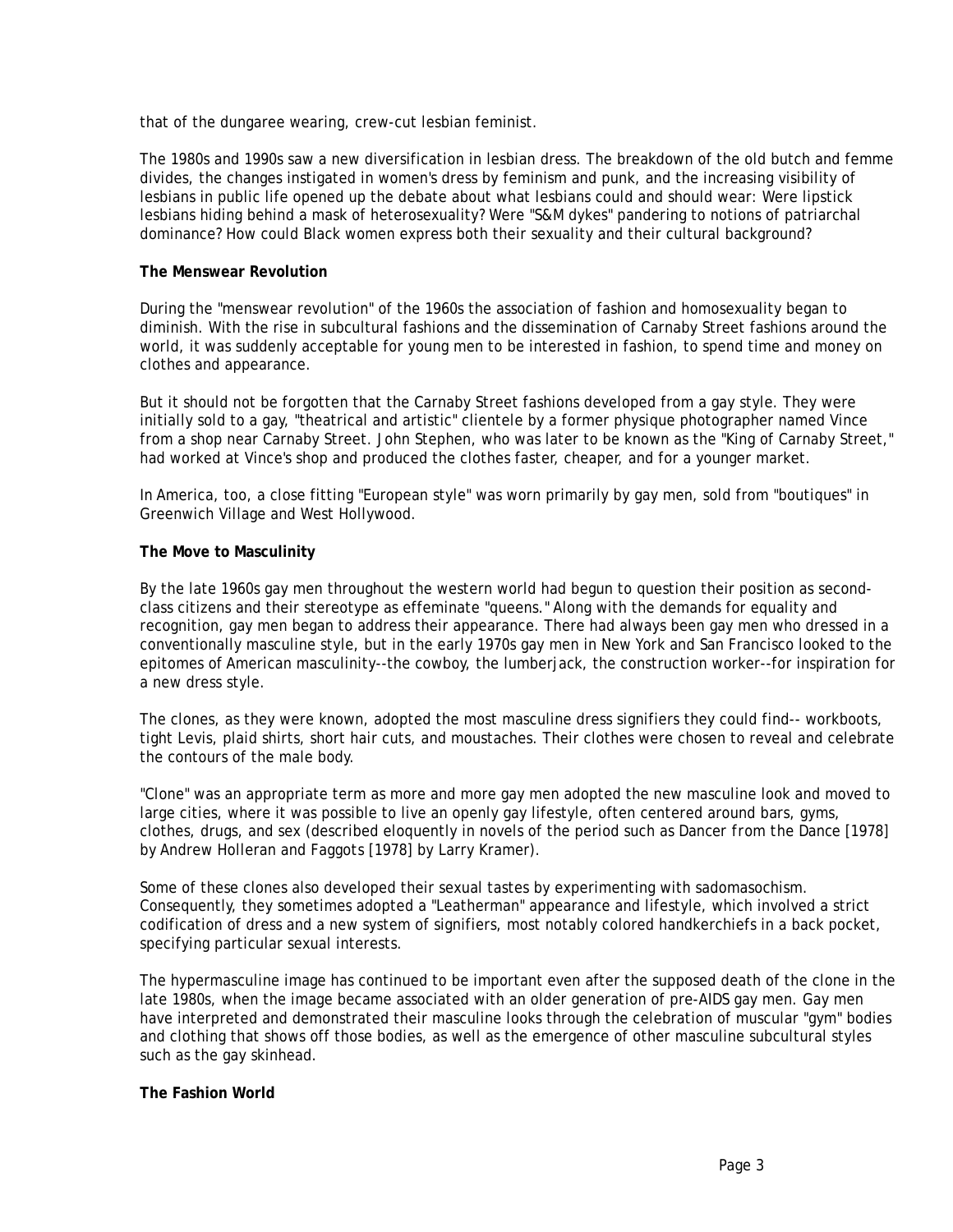The myth of homosexual influence in fashion has a grounding in reality. In his book *Hard to Imagine*, Thomas Waugh argues that before the advent of gay liberation there was a "highly interconnected trans-Atlantic web of gay intelligentsia and denizens of high Bohemia," which included men such as Noël Coward, Cecil Beaton, George Hoyningen Huene, Jean Cocteau, and Horst, and which operated to define the image of glamor in the London and New York worlds of fashion, design, and show business.

Historians of the modern gay experience have documented the large proportion of gay men who have worked in creative fields (such as fashion and the theater) and service industries (such as restaurants and catering). Ross Higgins, in his study of gay men's involvement in fashion in Montreal, has shown that gay men were involved at all levels of the fashion industry there. The same is undoubtedly true throughout North America and Western Europe.

Throughout the twentieth century many of the top couture fashion designers were gay, even though social pressure called for them to keep their sexuality quiet if not secret. Indeed, many of the greatest names in twentieth-century fashion were gay or bisexual, including such figures as Christian Dior, Cristóbal Balenciaga, Yves Saint Laurent, Norman Hartnell, Halston, Rudi Gernreich (who was one of the founding members of the first American homophile organization, the Mattachine society), Giorgio Armani, Calvin Klein, and Gianni Versace.

As designers took over from traditional tailors and gentleman's outfitters in men's fashion, there was a new gay influence. Because gay men were often more willing to experiment with new ideas, styles, and fabrics in clothing, designers such as Jean-Paul Gaultier began to look at what was happening at street level and in gay clubs for ideas for their men's collections. Moreover, gay men bought clothes that were influenced by and styled towards a gay aesthetic, so their taste influenced fashion in both obvious and subtle ways.

The advent of the "new man" (as a media icon) in the 1980s was a result of men's reaction to major social changes brought about by a second wave of feminism, notably in the workplace. As a consequence it became acceptable for straight men to be interested in their appearance, clothes, and grooming products.

Increasingly men began to be portrayed as sexual objects in advertising. Calvin Klein's huge billboard advertisement for underwear is only the most famous example of this trend. New magazines aimed at a wider, heterosexual male consumer were published, but even here a gay influence could be perceived. It was not just that gay designers were creating the looks, but gay stylists, hairdressers, and photographers all exerted a fashion influence.

For example, stylist Ray Petri (featured in the *Face I-D* and *Arena* magazines) drew on looks that he saw in gay clubs to create a whole new style known as Buffalo.

The early 1990s saw the advent of "lesbian chic" in the fashion world. This manifested itself most visibly in a series of photographs in *Vanity Fair* in 1993, including a cover that featured lesbian singer k.d. lang cavorting with supermodel Cindy Crawford.

Today it is perfectly acceptable for straight men to be interested in fashion and to be obvious consumers of clothes, grooming products, and fashion or "lifestyle" magazines. Popular figures, such as footballer (and husband of former "Posh" Spice Girl, Victoria) David Beckham, are avid consumers of clothes and even acknowledge their debt to gay men's influence on fashion.

# **Conclusion**

In an age where homosexuality is tolerated and to a great extent accepted in major urban centers, it has become increasingly difficult to distinguish gay and straight men (and gay and straight women) on the basis of their dress. Acknowledging this, Elizabeth Wilson poses the following question: "Throughout the queer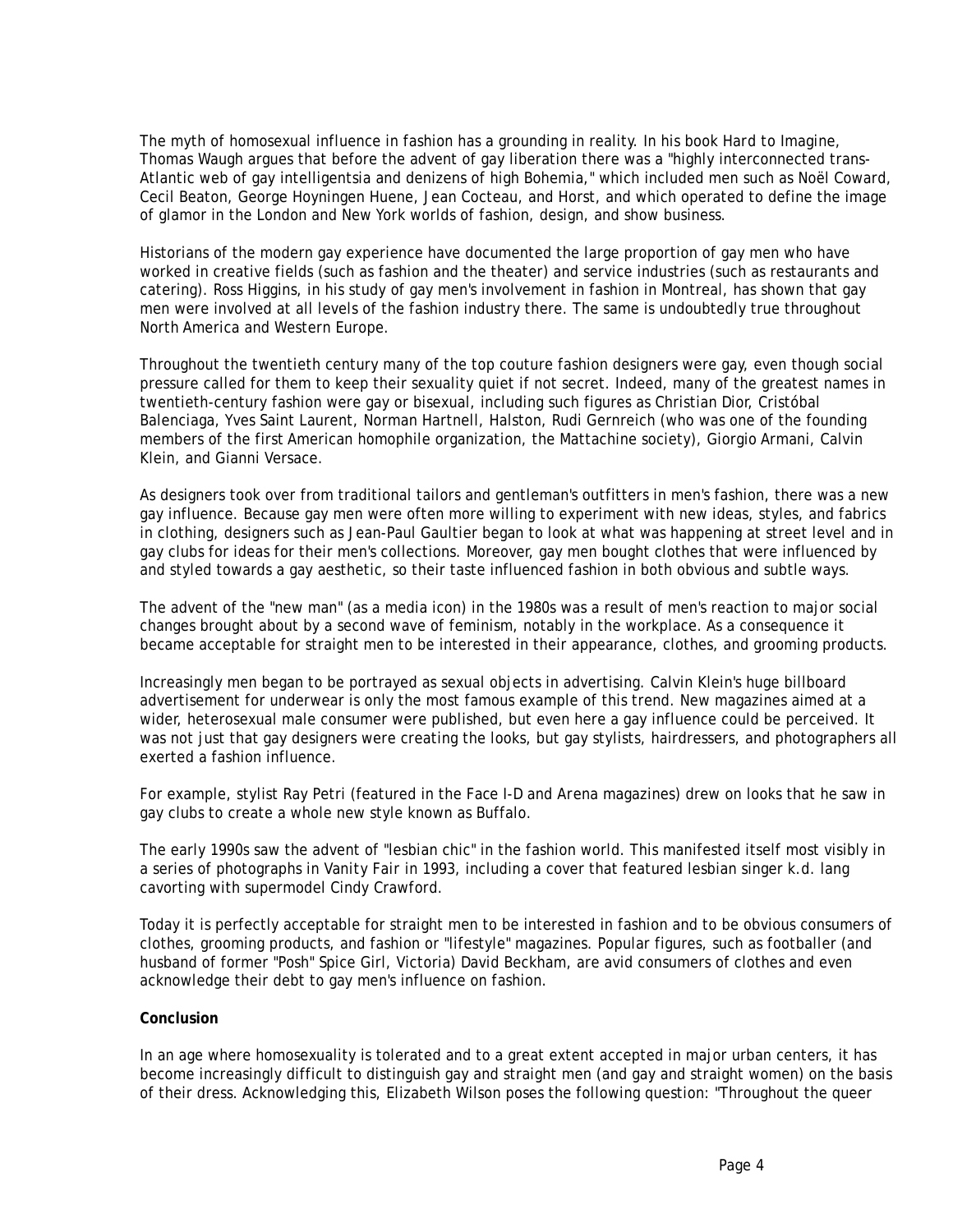century we have disguised and revealed our deviant desires in dress, masquerade, disguise. Now that everyone's caught on in a postmodern world, what do we have to do to invent new [gay and] dyke style?"

### **Bibliography**

Ainley, Rosa. *What's She Like*. London: Continuum International, 1995.

Altman, Dennis. *The Homosexualization of America: The Americanization of the Homosexual*. New York: St. Martin's Press, 1982.

Blackman, Inge, and Kathryn Perry. "Skirting the Issue: Lesbian Fashion for the 1990s." *Feminist Review* 34 (Spring 1990): 67-78.

Chauncey, George. *Gay New York: Gender, Urban Culture and the making of the Gay Male World, 1890-1940*. New York: Basic Books, 1994.

Chenoune, Farid. *A History of Men's Fashion*. Paris: Flammirion, 1993.

Cole, Shaun. "Corsair Slacks and Bondi Bathers: Vince Man's Shop and the beginnings of Carnaby Street Fashion." *Fashion Theory* 6 (Summer 1997): 26-39.

\_\_\_\_\_. *Don We Now Our Gay Apparel: Gay Men's Dress in the Twentieth Century.* Oxford: Berg, 2000.

\_\_\_\_\_. "Invisible Men: Gay Men's Dress in Britain, 1950-70." *Defining Dress: Dress as Object, Meaning and Identity*. Amy de la Haye and Elizabeth Wilson, eds. Manchester: Manchester University Press, 1999. 143-154.

Cohn, Nik. *Today There are No Gentlemen: The Changes in Englishmen's Clothes Since the War*. London: Weidenfield and Nicholson, 1971.

Davis, Madeline D., and Elizabeth Lapovsky Kennedy. *Boots of Leather, Slippers of Gold: The History of a Lesbian Community*. New York and London: Routledge, 1993.

De la Haye, Amy, and Cathy Dingwall. *Surfers, Soulies, Skinheads and Skaters: Subcultural Style from the Forties to the Nineties.* London: Victoria and Albert Museum, 1996.

Dyer, Richard. "Fashioning Change: Gay Men's Style." *Stonewall 25: The Making of the Lesbian and Gay Community in Britain*. Emma Healey and Angela Mason, eds. London: Virago, 1994. 178-188.

Fischer, Hal, *Gay Semiotics*. San Francisco: NFS Press, 1977.

Higgins, Ross. "A la Mode: Fashioning Gay Community in Montreal." *Consuming Fashion: Adorning the Transnational Body*. Anne Bryden and Sandra Nieman, eds. Oxford: Berg, 1998. 129-161.

Levine, Martin P. *Gay Macho: The Life and Death of the Homosexual Clone*. New York and London: New York University Press, 1998.

Lorenz, Mitzi. *Ray Petri Buffalo*. London: Westzone, 2000.

McNeil, Peter. "Macaroni Masculinities. "*Things* 4.4 (December 2000): 373-404.

McDowell, Colin. *The Man of Fashion: Peacock Males and Perfect Gentlemen*. London: Thames and Hudson, 1997.